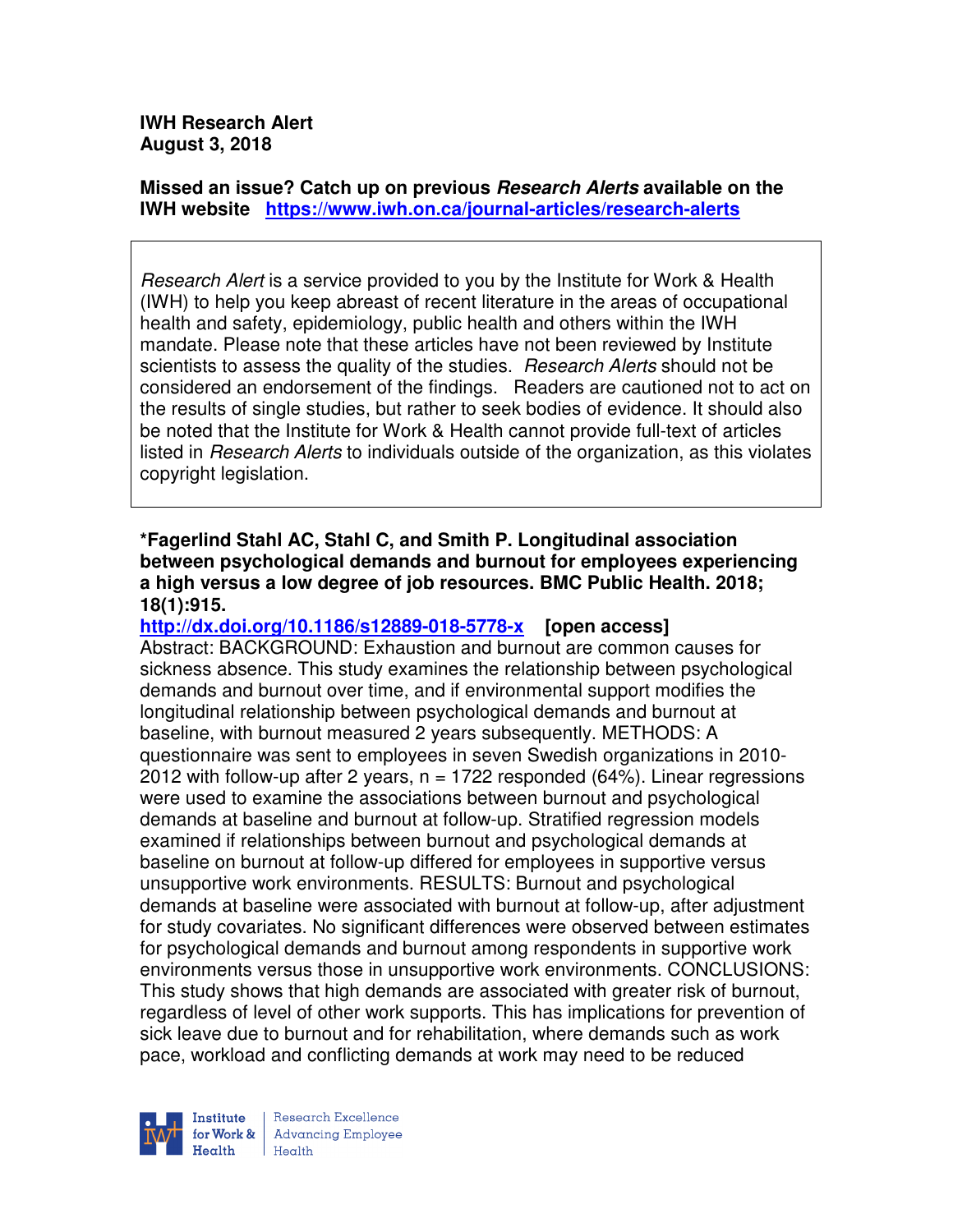**\*Furlan AD, Carnide N, Irvin E, Van Eerd D, Munhall C, Kim J, Li CMF, Hamad A, Mahood Q, and Macdonald S. A systematic review of strategies to improve appropriate use of opioids and to reduce opioid use disorder and deaths from prescription opioids. Canadian Journal of Pain. 2018; 2(1):218-235.** 

**http://dx.doi.org/10.1080/24740527.2018.1479842 [open access]** Abstract: Background: Abuse of prescription opioids is a serious problem in North America. Aims: The aim of this study was to conduct a systematic review of peer-reviewed and grey literature to examine existing strategies aimed at improving the appropriate use of prescription opioids and/or reducing the misuse, abuse, and diversion of these drugs. Methods: The following electronic databases were searched to September 2015 without language restrictions: MEDLINE, EMBASE, PsycINFO, and CINAHL; the grey literature was searched to May 2014. Reference lists of retrieved papers were also searched. Studies were eligible if a strategy was implemented and its impact on at least one of the primary outcomes of interest (appropriate prescription opioid use; misuse, abuse, opioid use disorder, diversion; overdose) was measured. Standardized, prepiloted forms were used for relevance screening, quality appraisal, and data extraction. Results: A total of 65 studies that assessed 66 distinct strategies were identified. Due to the heterogeneity of the strategies, a qualitative synthesis was conducted. Many studies combined more than one type of strategy and measured various types of outcomes. The strategies with most promising results involved education, clinical practices, collaborations, prescription monitoring programs, public campaigns, opioid substitution programs, and naloxone distribution. We also found strategies that had some unintended consequences after implementation. Conclusions: Our review identified successful strategies that have been implemented and evaluated in various jurisdictions. There is a need to replicate and disseminate these strategies where the problem of prescription opioid misuse and abuse has taken a toll on society

**\*Kosny A, Lifshen M, Yanar B, Tonima S, MacEachen E, Furlan A, Koehoorn M, Beaton D, Cooper J, and Neis B. The role of healthcare providers in return to work. International Journal of Disability Management. 2018; 13:e3. http://dx.doi.org/10.1017/idm.2018.4** 

**Burmeister A, Fasbender U, and Deller J. Being perceived as a knowledge sender or knowledge receiver: a multistudy investigation of the effect of age on knowledge transfer. Journal of Occupational and Organizational Psychology. 2018; 91(3):518-545. http://dx.doi.org/10.1111/joop.12208** 

**Busert LK, Mutsch M, Kien C, Flatz A, Griebler U, Wildner M, Stratil JM, and Rehfuess EA. Facilitating evidence uptake: development and user testing of a systematic review summary format to inform public health decisionmaking in German-speaking countries. Health Research Policy and Systems. 2018; 16(1):59.** 



**Institute** Research Excellence<br> **for Work &** Advancing Employee<br> **Health** Health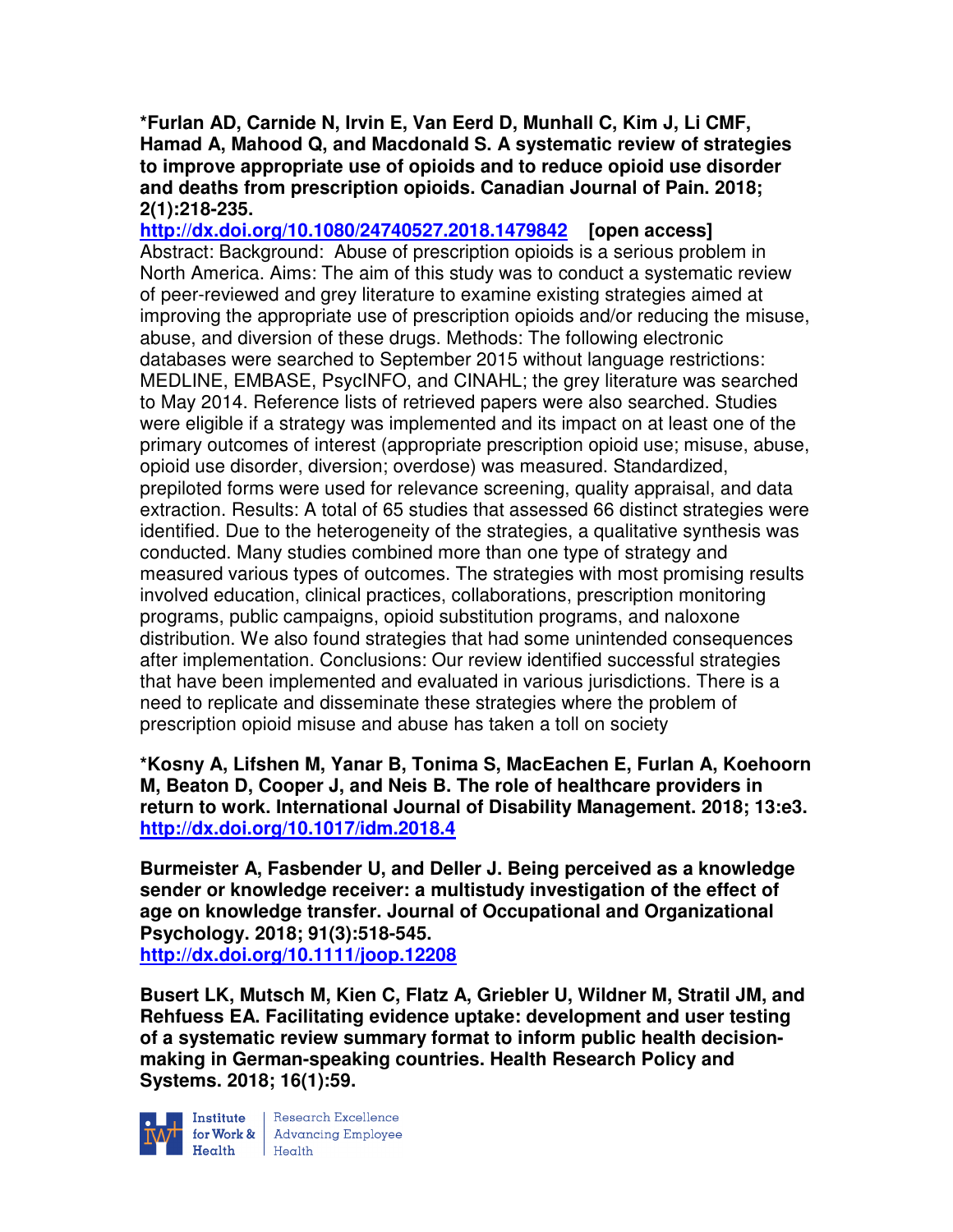# **http://dx.doi.org/10.1186/s12961-018-0307-z [open access]**

Abstract: BACKGROUND: Systematic reviews are an important source of evidence for public health decision-making, but length and technical jargon tend to hinder their use. In non-English speaking countries, inaccessibility of information in the native language often represents an additional barrier. In line with our vision to strengthen evidence-based public health in the Germanspeaking world, we developed a German language summary format for systematic reviews of public health interventions and undertook user-testing with public health decision-makers in Germany, Austria and Switzerland. METHODS: We used several guiding principles and core elements identified from the literature to produce a prototype summary format and applied it to a Cochrane review on the impacts of changing portion and package sizes on selection and consumption of food, alcohol and tobacco. Following a pre-test in each of the three countries, we carried out 18 user tests with public health decision-makers in Germany, Austria and Switzerland using the 'think-aloud' method. We analysed participants' comments according to the facets credibility, usability, understandability, usefulness, desirability, findability, identification and accessibility. We also identified elements that hindered the facile and satisfying use of the summary format, and revised it based on participants' feedback. RESULTS: The summary format was well-received; participants particularly appreciated receiving information in their own language. They generally found the summary format useful and a credible source of information, but also signalled several barriers to a positive user experience such as an informationdense structure and difficulties with understanding statistical terms. Many of the identified challenges were addressed through modifications of the summary format, in particular by allowing for flexible length, placing more emphasis on key messages and relevance for public health practice, expanding the interpretation aid for statistical findings, providing a glossary of technical terms, and only including graphical GRADE ratings. Some barriers to uptake, notably the participants' wish for actionable recommendations and contextual information, could not be addressed. CONCLUSIONS: Participants welcomed the initiative, but user tests also revealed their problems with understanding and interpreting the findings summarised in our prototype format. The revised summary format will be used to communicate the results of Cochrane reviews of public health interventions

## **Carlstedt AB, Brushammar G, Bjursell C, Nystedt P, and Nilsson G. A scoping review of the incentives for a prolonged work life after pensionable age and the importance of "bridge employment". Work. 2018; 60(2):175-189. http://dx.doi.org/10.3233/WOR-182728**

Abstract: BACKGROUND: With a growing share of older people in almost every population, discussions are being held worldwide about how to guarantee welfare in the immediate future. Different solutions are suggested, but in this article the focus is on the need to keep older employees active in the labor market for a prolonged time. OBJECTIVE: The aim was to find out and describe the



Research Excellence **Institute** Research Excellence<br> **For Work &**<br>
Morth Harlth Harlth  $H_{\text{eath}}$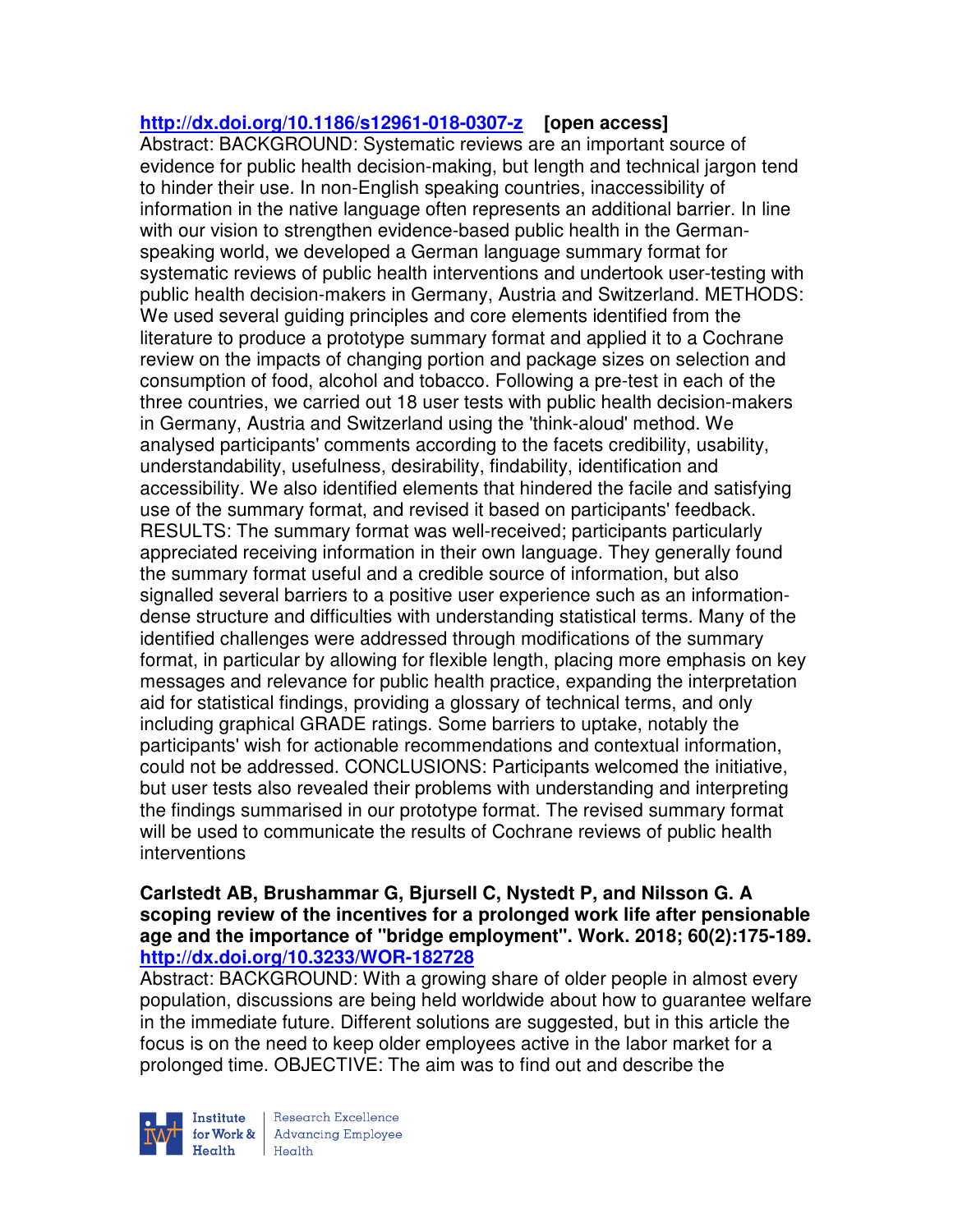incentives at three system levels for older people 1) wanting, 2) being able, and 3) being allowed to work. MATERIAL: The literature search embraced articles from the databases Scopus, PsycInfo, Cinahl, AgeLine and Business Source Premier, from May 2004 until May 2016. After the removal of 506 duplicates, the selection and analysis started with the 1331 articles that met the search criteria. Of these, 58 articles corresponded with the research questions. METHOD: The design was a 'scoping review' of the research area bridge employment and prolonged work life. RESULTS: The results show that most investigations are conducted on individual-level predictors, research on organizational-level predictors is more scattered, and societal-level predictor information is scarce. CONCLUSIONS: Attitudes and behavior according to a prolonged work life could be summarized as dependent on good health, a financial gain in combination with flexible alternative working conditions

## **Chiarotto A, Terwee CB, Kamper SJ, Boers M, and Ostelo RW. Evidence on the measurement properties of health-related quality of life instruments is largely missing in patients with low back pain, a systematic review. Journal of Clinical Epidemiology. 2018; 102:23-27.**

## **http://dx.doi.org/10.1016/j.jclinepi.2018.05.006**

Abstract: OBJECTIVE: To synthesize the measurement properties of six healthrelated quality of life (HRQoL) instruments [Short Form 36 (SF-36), Short Form 12 (SF-12), EuroQol 5D-3L (EQ-5D-3L), EuroQol 5D-5L (EQ-5D-5L), Nottingham Health Profile (NHP), PROMIS Global Health (PROMIS-GH-10)] in patients with low back pain (LBP). STUDY DESIGN AND SETTING: Six electronic databases (MEDLINE, EMBASE, CINAHL, PsycINFO, SportDiscus, Google Scholar) were searched (July 2017). Studies assessing any measurement property in nonspecific LBP patients were included. Two reviewers independently screened articles and assessed risk of bias (COSMIN checklist). Consensus-based criteria were used to rate measurement properties results as sufficient, insufficient or inconsistent; a modified GRADE approach was adopted for evidence synthesis. RESULTS: High quality evidence was found for insufficient construct validity of SF-36 summary scores and EQ-5D-3L utility and visual analogue scale scores. Moderate evidence was found for inconsistent construct validity of SF-12 physical summary score and inconsistent responsiveness of EQ-5D-3L utility score. Very low quality evidence was found on each instrument content validity; very low to low evidence underpinned the other assessed measurement properties. EQ-5D-5L and PROMIS-GH-10 were not evaluated in LBP patients. CONCLUSION: Documentation of the measurement properties of HRQoL instruments in LBP is incomplete. Future clinimetric studies should prioritize content validity

## **Conyers LM. A client-focused considering work model for people with emerging or episodic illnesses. Journal of Vocational Rehabilitation. 2018; 48(3):331-343.**

**http://dx.doi.org/10.3233/JVR-180942** 



Research Excellence for Work & | Advancing Employee Health Health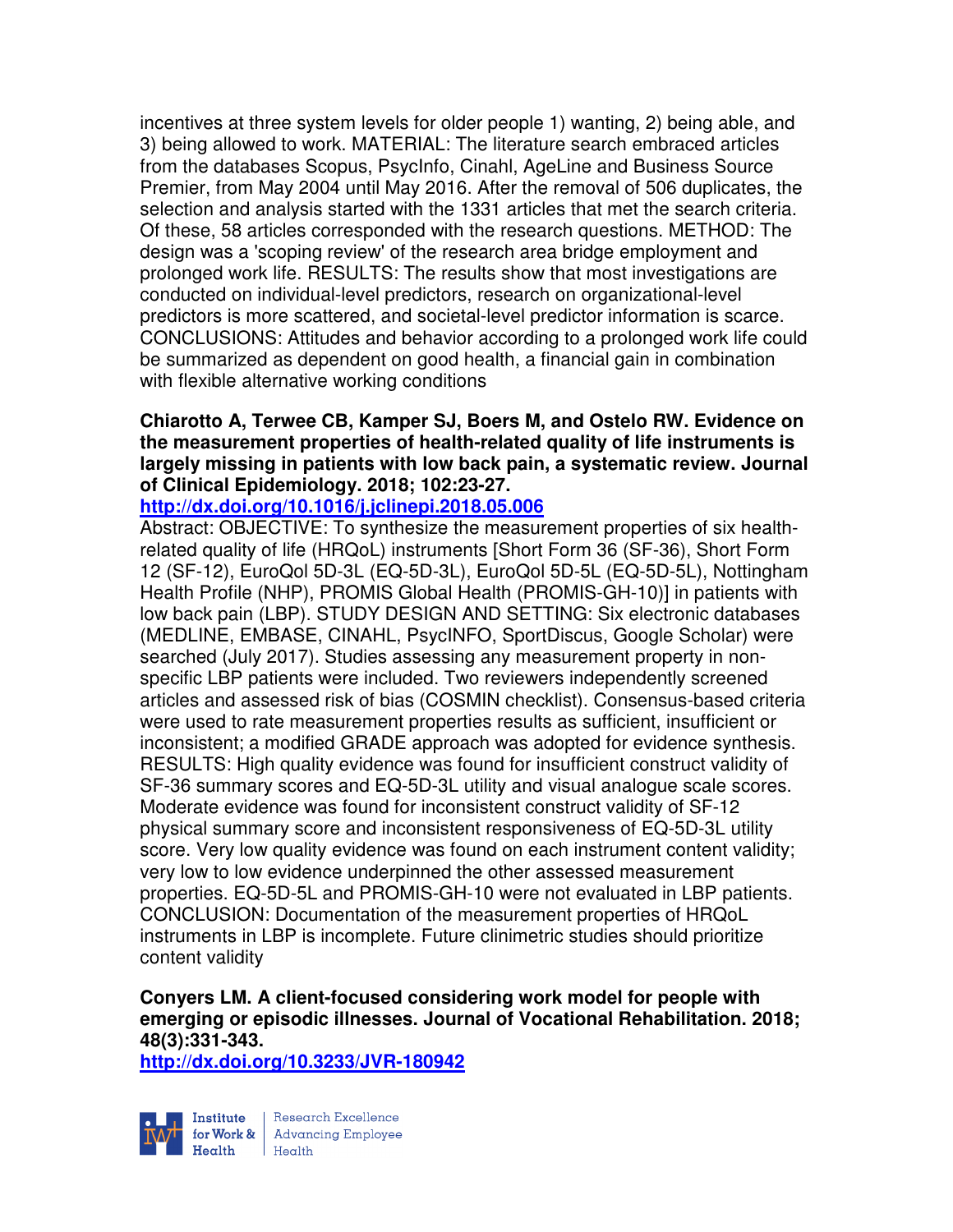## **Ellen ME, Lavis JN, Horowitz E, and Berglas R. How is the use of research evidence in health policy perceived? A comparison between the reporting of researchers and policy-makers. Health Research Policy and Systems. 2018; 16(1):64.**

**http://dx.doi.org/10.1186/s12961-018-0345-6 [open access]** Abstract: BACKGROUND: The use of health policy and systems research (HPSR) to inform health policy-making is an international challenge. Incorporating HPSR into decision-making primarily involves two groups, namely researchers (knowledge producers) and policy-makers (knowledge users). The purpose of this study was to compare the perceptions of Israeli health systems and policy researchers and health services policy-makers regarding the role of HPSR, factors influencing its uses and potential facilitators and barriers to HPSR, and implementation of knowledge transfer and exchange (KTE) activities. METHODS: A cross-sectional survey was administered to researchers and policy-makers in Israel. The survey consisted of seven closed questions. Descriptive analyses were carried out for closed-ended questions and comparative analysis were conducted between groups using the chi(2) test. RESULTS: A total of 37 researchers and 32 policy-makers responded to the survey. While some views were in alignment, others showed differences. More policy-makers than researchers perceived that the use of HPSR in policy was hindered by practical implementation constraints, whereas more researchers felt that its use was hindered by a lack of coordination between knowledge producers and users. A larger percentage of policy-makers, as compared to researchers, reported that facilitators to the KTE process are in place and a larger percentage of researchers perceived barriers within the KTE environment. A larger percentage of policy-makers perceived KTE activities were in place as compared to researchers. Results also showed large differences in the perceptions of the two groups regarding policy formulation and which organisations they perceived as exerting strong influence on policy-making. CONCLUSIONS: This research demonstrated that there are differences in the perceptions of knowledge producers and users about the process of KTE. Future work should focus on minimising the challenges highlighted here and implementing new KTE activities. These activities could include making the researchers aware of the most effective manner in which to package their results, providing training to policy-makers and assuring that policy-makers have technical access to appropriate databases to search for HPSR. These results underscore the need for the groups to communicate and clarify to each other what they can offer and what they require

**Graham CW, Inge KJ, Wehman P, Seward HE, and Bogenschutz MD. Barriers and facilitators to employment as reported by people with physical disabilities: an across disability type analysis. Journal of Vocational Rehabilitation. 2018; 48(2):207-218. http://dx.doi.org/10.3233/JVR-180929** 

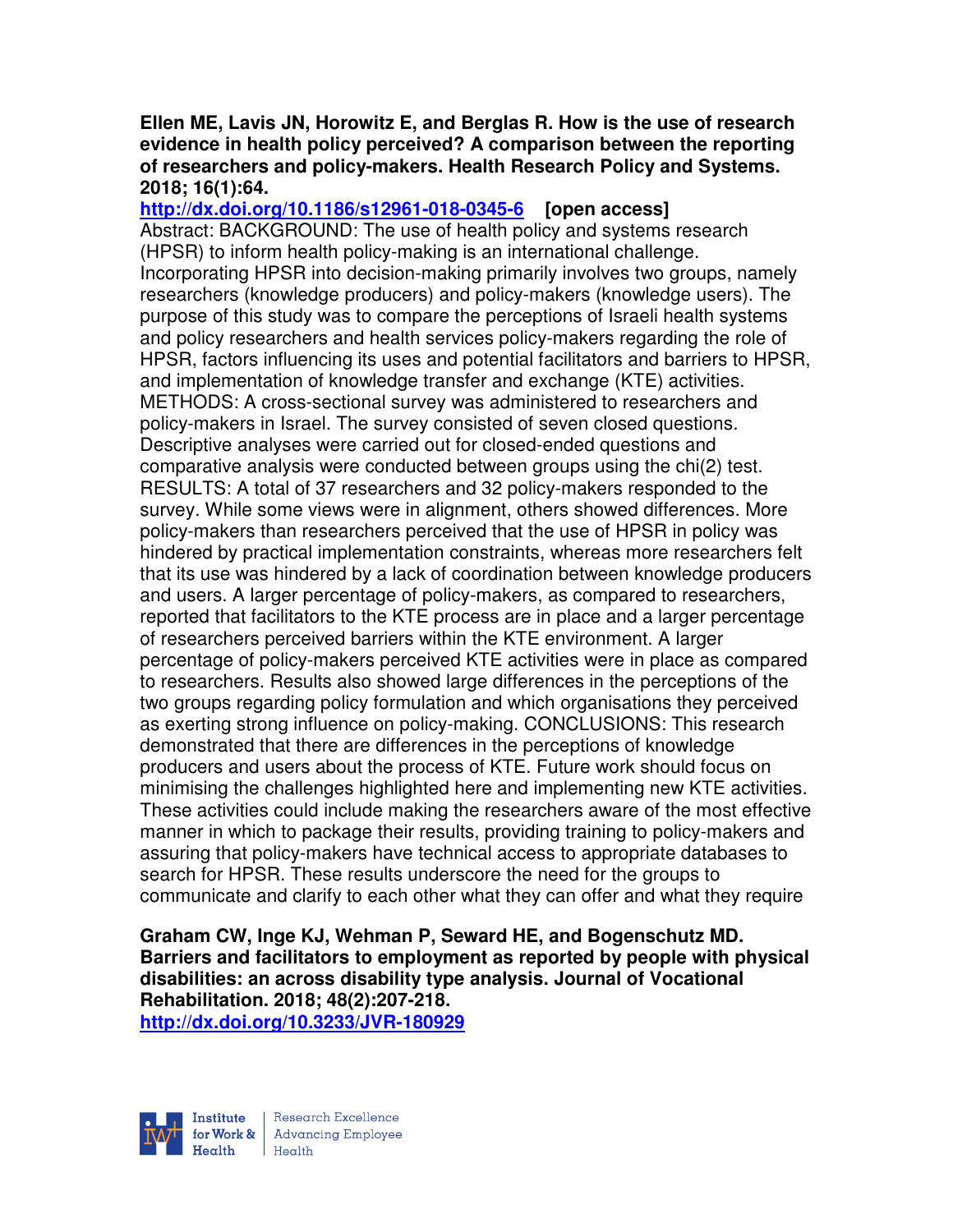**Hill J, Koch LyC, and Rumrill PD. Ethical considerations for providing vocational rehabilitation services to individuals with chronic pain. Journal of Vocational Rehabilitation. 2018; 48(3):321-330. http://dx.doi.org/10.3233/JVR-180941** 

## **Hulsheger UR, Walkowiak A, and Thommes MS. How can mindfulness be promoted? Workload and recovery experiences as antecedents of daily fluctuations in mindfulness. Journal of Occupational and Organizational Psychology. 2018; 91(2):261-284.**

**http://dx.doi.org/10.1111/joop.12206 [open access]**

Abstract: While previous work on mindfulness has focused predominantly on the benefits of mindfulness and of mindfulness interventions, the present article addresses the question of how natural experiences of mindfulness can be promoted in the context of work. Accordingly, this article sheds light on day-today fluctuations in workload and recovery experiences (psychological detachment and sleep quality) as antecedents of state mindfulness. Furthermore, this study extends extant research that has documented beneficial effects of mindfulness on subsequent recovery experiences by arguing that the relationship between mindfulness and recovery experiences is reciprocal rather than unidirectional. Using an experience-sampling design across five workdays and involving three daily measurement occasions, we found that sleep quality and workload were related to subsequent levels of mindfulness. While not displaying a significant direct relationship with mindfulness, psychological detachment was indirectly related to mindfulness via sleep quality. Fatigue was identified as an important mechanism explaining these relationships. Furthermore, findings confirmed that the relationship between mindfulness and recovery experiences is reciprocal rather than unidirectional. Taken together, this study contributes to an enriched understanding of the role of mindfulness in organizations by shedding light on factors that precede the experience of mindfulness and by pointing to the existence of gain spirals associated with recovery experiences and mindfulness. Practitioner points: Organizations seeking to promote mindfulness among their workforce should try to keep workload to a manageable degree.Organizations may also pay attention to care for employees' day-to-day recovery as it has been shown to facilitate mindfulness

## **Jessani NS, Siddiqi SM, Babcock C, Davey-Rothwell M, Ho S, and Holtgrave DR. Factors affecting engagement between academic faculty and decisionmakers: learnings and priorities for a school of public health. Health Research Policy and Systems. 2018; 16(1):65.**

**http://dx.doi.org/10.1186/s12961-018-0342-9 [open access]**

Abstract: BACKGROUND: Schools of public health (SPHs) are increasingly being recognised as important contributors of human, social and intellectual capital relevant to health policy and decision-making. Few studies within the implementation science literature have systematically examined knowledge exchange experiences within this specific organisational context. The purpose of



Research Excellence **Institute** Research Excellence<br> **for Work &**<br>
Advancing Employee Health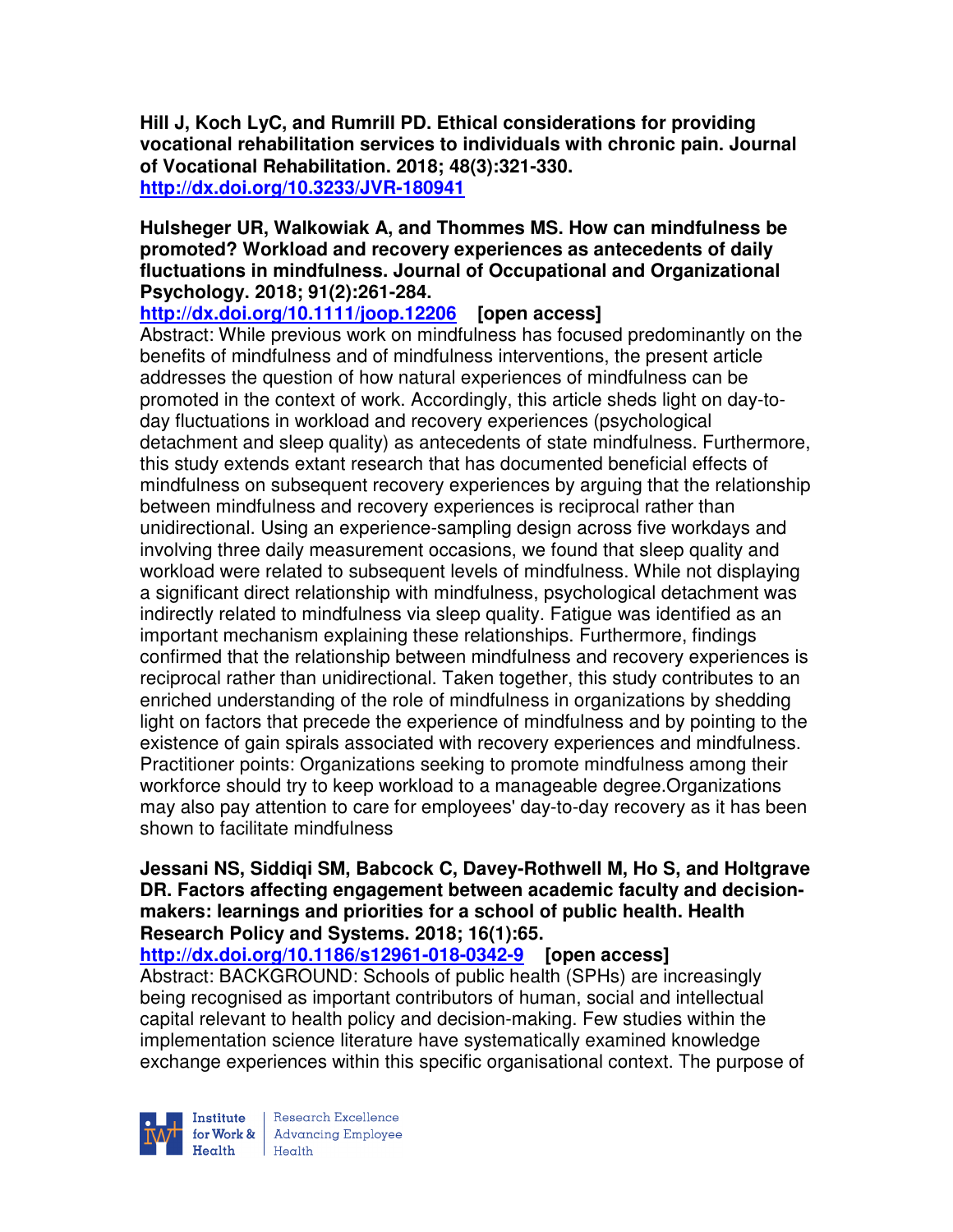this study was therefore to elicit whether documented facilitators and barriers to engaging with government decision-makers resonates within an academic SPH context. We sought to understand the variations in such experiences at four different levels of government decision-making. Furthermore, we sought to elicit intervention priorities as identified by faculty. METHODS: Between May and December 2016, 211 (34%) of 627 eligible full-time faculty across one SPH in the United States of America participated in a survey on engagement with decisionmakers at the city, state, federal and global government levels. Surveys were administered face-to-face or via Skype. Descriptive data as well as tests of association and logistic regression analyses were conducted using STATA. RESULTS: Over three-quarters of respondents identified colleagues with ties to decision-makers, institutional affiliation and conducting policy-relevant research as the highest facilitators. Several identified time constraints, academic incentives and financial support as important contributors to engagement. Faculty characteristics, such as research areas of expertise, career track and faculty rank, were found to be statistically significantly associated with facilitators. The top three intervention priorities that emerged were (1) creating incentives for engagement, (2) providing funding for engagement and (3) inculcating an institutional culture around engagement. CONCLUSIONS: The data suggest that five principal categories of factors - individual characteristics, institutional environment, relational dynamics, research focus and funder policies - affect the willingness and ability of academic faculty to engage with government decisionmakers. This study suggests that SPHs could enhance the relevance of their role in health policy decision-making by (1) periodically measuring engagement with decision-makers; (2) enhancing individual capacity in knowledge translation and communication, taking faculty characteristics into account; (3) institutionalising a culture that supports policies and practices for engagement in decision-making processes; and (4) creating a strategy to expand and nurture trusted, relevant networks and relationships with decision-makers

#### **Kushner R, Kramer DM, and Linn HD. Feasibility of clinicians asking patients about their exposure to occupational hazards: an intervention at five primary-care health centres. Work. 2018; 60(3):365-384. http://dx.doi.org/10.3233/WOR-182750**

# Abstract: BACKGROUND: Ontario's occupational health and safety prevention system has identified a need for the systematic collection of occupational exposure data for ongoing surveillance and targeted prevention initiatives. OBJECTIVES: To examine the feasibility of collecting occupational exposure information within a primary-care clinical setting. METHODS: Five healthcare centres were recruited. Working patients answered basic occupational exposure

questions. Clinicians reviewed the answers with patients. Answers were entered into the patient's electronic medical records (EMR). A knowledge broker supported the clinics throughout the trial with background information and linking to occupational expertise. Interviews with administrators and clinicians examined the usefulness of the survey to primary care, the barriers and facilitators, and



Research Excellence for Work & | Advancing Employee Health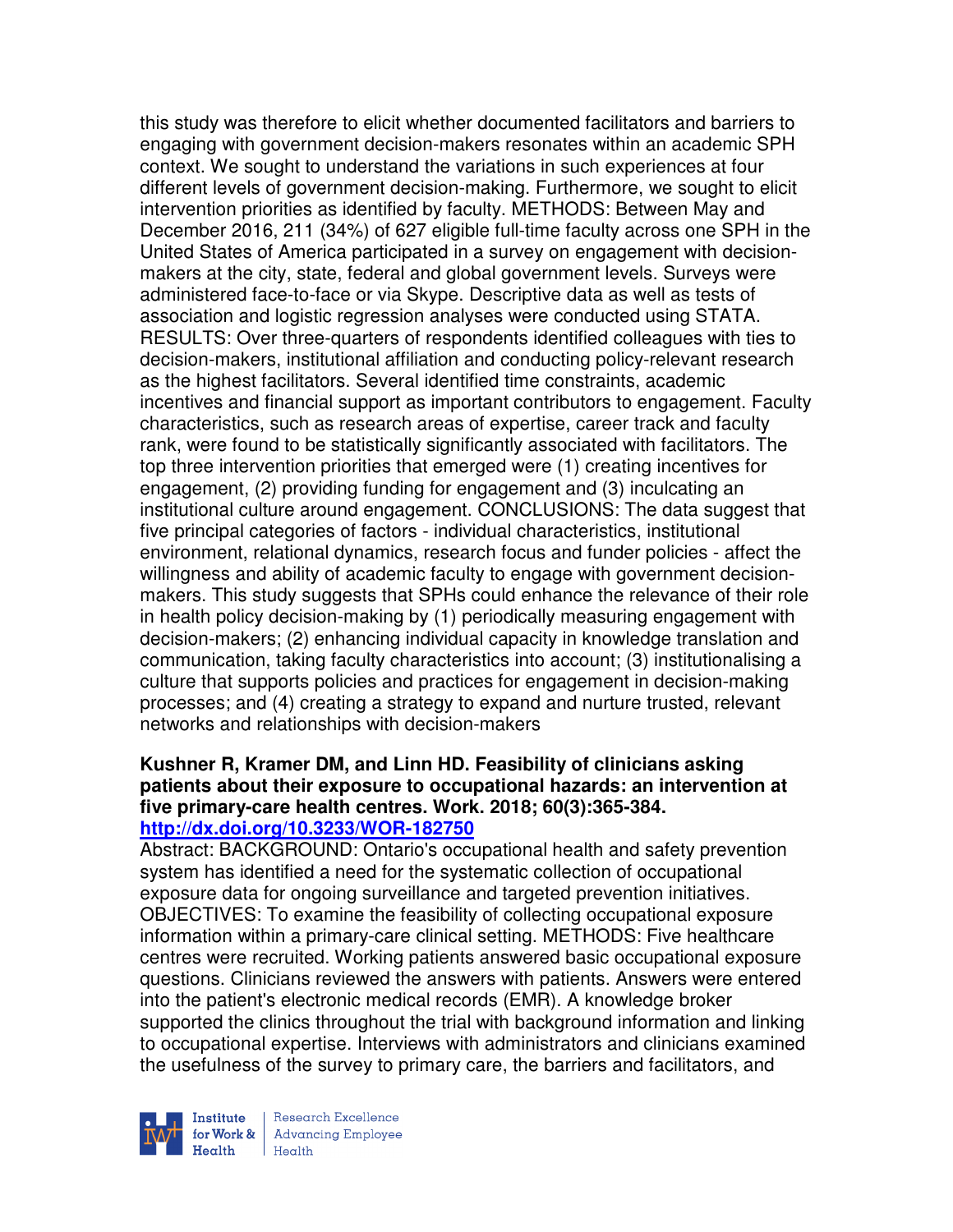sought suggestions for sustaining the practice. A cross-case analysis, framed by a conceptual framework, was conducted from the feedback. RESULTS: Themes highlighted the importance of clinicians and administrator buy-in, the perceived relevance of occupational exposures to primary care clinicians and the patient population, and the need for clinicians to feel confident about the health impact and relevance of occupational exposures to presenting clinical problems. CONCLUSION: Clinicians ask work exposure-related questions when patients have a health concern that the clinicians suspect may be related to a work exposure. No clear clinical purpose for routinely asking exposure questions emerged

**Lusk SL and Stipp A. Opioid use disorders as an emerging disability. Journal of Vocational Rehabilitation. 2018; 48(3):345-358. http://dx.doi.org/10.3233/JVR-180943** 

**McAteer J, Di Ruggiero E, Fraser A, and Frank JW. Bridging the academic and practice/policy gap in public health: perspectives from Scotland and Canada. Journal of Public Health. 2018; [Epub ahead of print]. http://dx.doi.org/10.1093/pubmed/fdy127** 

Abstract: This article presents a critical commentary of specific organizational models and practices for bridging 'the gap' between public health research and policy and practice. The authors draw on personal experiences of such models in addition to the wider knowledge translation and exchange literature to reflect on their strengths and weaknesses as implemented in Scotland and Canada since the early 1990s

**Moyster M and Mian A. Fertility rates and labour force participation among women in Quebec and Ontario. Insights on Canadian Society. 2018; Jul:1- 22. (Statistics Canada catalogue number: 75-006-X201800154976) https://www150.statcan.gc.ca/n1/en/pub/75-006-x/2018001/article/54976 eng.pdf?st=dXQ5uHt2** 

Abstract: Using data from the Canadian Vital Statistics Birth Database and from the Labour Force Survey (LFS), this study examines the relationship between fertility rates and labour force participation among women aged 15 to 44 in Ontario and in Quebec between 1996 and 2016, two provinces that followed different paths with respect to parental leave benefits and affordable child care over the past two decades.

**Porter S, Lexen A, Johanson S, and Bejerholm U. Critical factors for the return-to-work process among people with affective disorders: voices from two vocational approaches. Work. 2018; 60(2):221-234.** 

**http://dx.doi.org/10.3233/WOR-182737 [open access]**

Abstract: BACKGROUND: Depression is among the major causes of disability with a negative impact on both daily life and work performance. Whilst depression is the primary cause of sick-leave and unemployment in today's workplace there is a lack of knowledge of the needs of individuals with



Institute Research Excellence<br>
for Work & Advancing Employee<br>
Health Health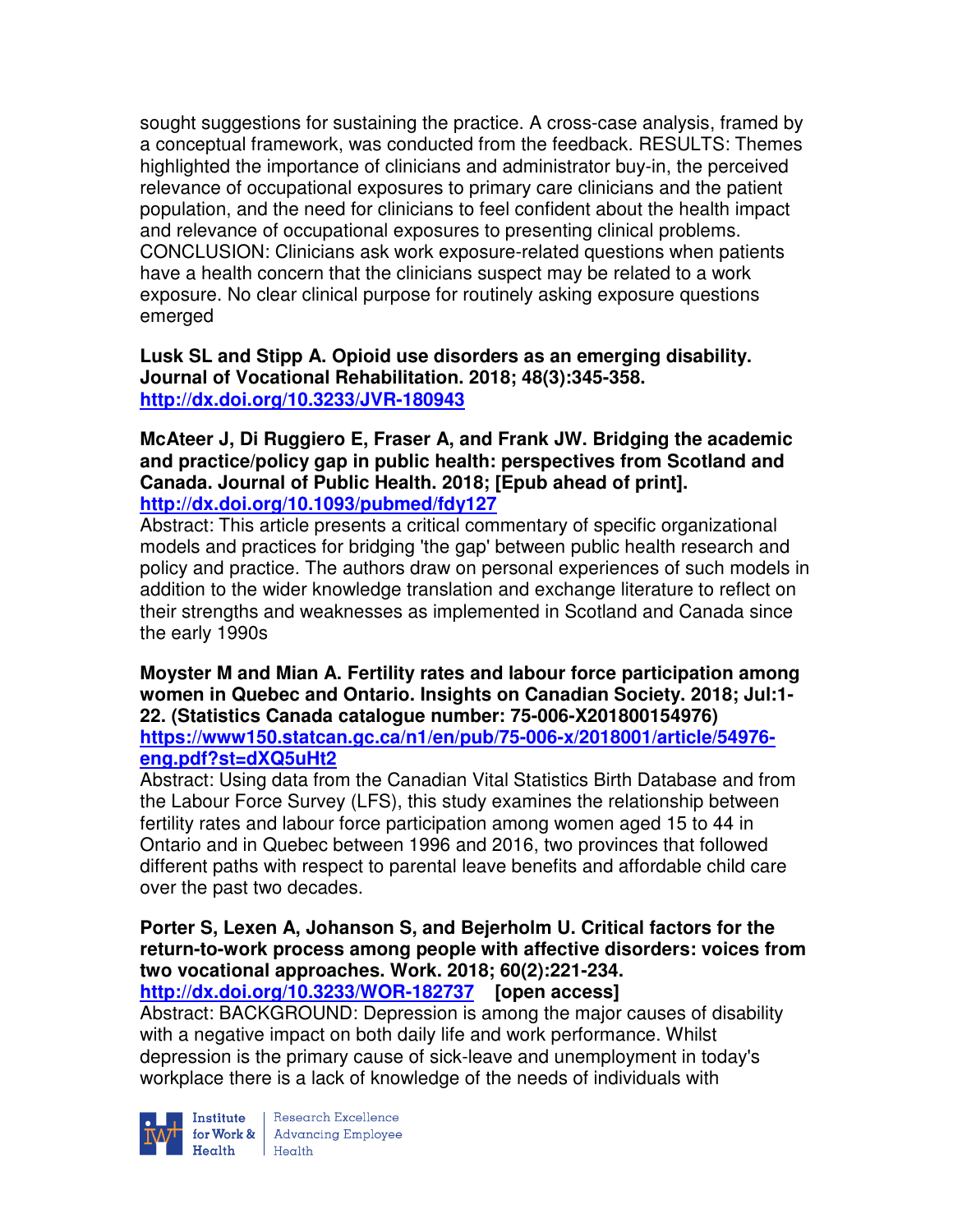depression regarding their return-to-work (RTW) process. OBJECTIVE: To explore which factors are of critical importance for people suffering from depression and who also are unemployed in their RTW-process and to explore the impact of two vocational approaches on the service users' experiences. The study included participants in two vocational rehabilitation approaches; Individual Enabling and Support (IES) and Traditional Vocational Rehabilitation (TVR). METHOD: Qualitative methods were applied to explore critical factors in the RTW-process. Individuals with affective disorders including depression and bipolar disorder were included.RESULTSThree themes emerged as critical factors; Experiencing hope and power, professionals' positive attitudes, beliefs and behaviours, and employing a holistic perspective and integrating health and vocational service.CONCLUSIONThis study has demonstrated critical factors for the return-to-work process as experienced by persons with depression. To experience hope and power, to meet professionals that believe "you can work", who use a person-centred and holistic service approach, are such factors necessary for gaining a real job. In particular, professionals in TVR need to embrace this understanding since their services were not experienced as including these elements

## **Sideri S, Papageorgiou SN, and Eliades T. Registration in the international prospective register of systematic reviews (PROSPERO) of systematic review protocols was associated with increased review quality. Journal of Clinical Epidemiology. 2018; 100:103-110.**

## **http://dx.doi.org/10.1016/j.jclinepi.2018.01.003**

Abstract: OBJECTIVES: A priori registration of systematic review protocols in international prospective register of systematic reviews (PROSPERO) can help reduce selective reporting of outcomes. The aim of this study was to assess the association between registration of orthodontic systematic reviews in PROSPERO and review quality with the Assessment of Multiple Systematic Reviews (AMSTAR) tool. STUDY DESIGN AND SETTING: Seven databases were searched for systematic reviews with/without meta-analysis in orthodontics published between 2012 and 2016. After duplicate study selection and data extraction, the quality of identified reviews was assessed in duplicate with the AMSTAR tool. Descriptive statistics of medians and interquartile ranges (IQRs) and chi-square/Fisher exact tests were calculated. Univariable/multivariable linear regression modeling was implemented to assess the effect of review registration on %AMSTAR score at alpha of 5%. RESULTS: A total of 182 orthodontic systematic reviews were identified, 37 (20.3%) of which were registered. Considerable differences were seen in AMSTAR between registered (median =  $86.4\%$ ; IQR =  $77.3-95.5\%$ ) and nonregistered reviews (median = 72.7%; IQR = 59.1-81.8%). After adjustment, registration in PROSPERO was associated with an average increase in %AMSTAR score of 6.6% (95% confidence interval = 1.0-12.3%). CONCLUSION: Although only a small percentage of orthodontic systematic reviews was registered a priori in



Research Excellence for Work & | Advancing Employee Health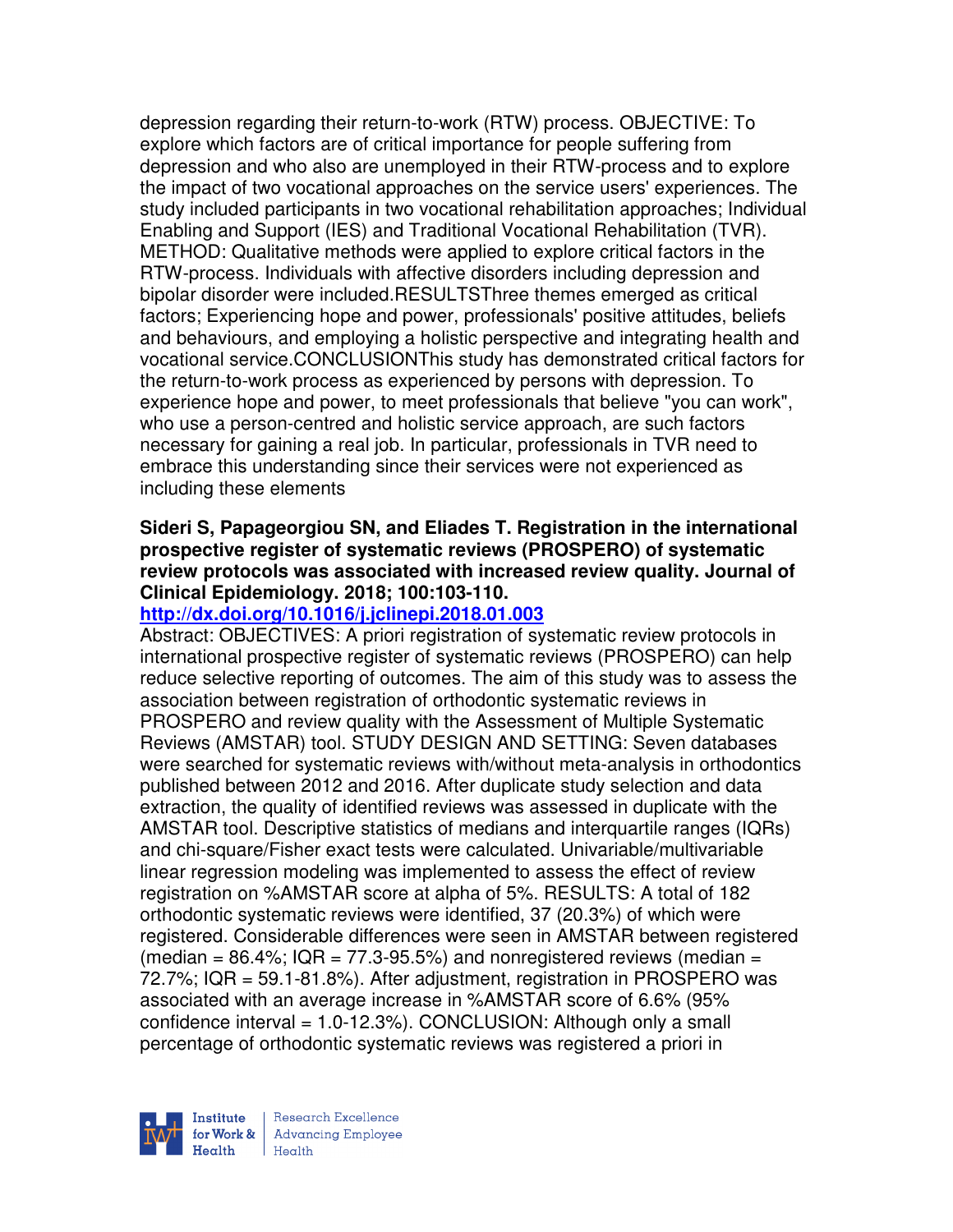PROSPERO, registered reviews were of higher quality than nonregistered reviews

**Strifler L, Cardoso R, McGowan J, Cogo E, Nincic V, Khan PA, Scott A, Ghassemi M, MacDonald H, Lai Y, Treister V, Tricco AC, and Straus SE. Scoping review identifies significant number of knowledge translation theories, models, and frameworks with limited use. Journal of Clinical Epidemiology. 2018; 100:92-102.** 

## **http://dx.doi.org/10.1016/j.jclinepi.2018.04.008**

Abstract: OBJECTIVES: To conduct a scoping review of knowledge translation (KT) theories, models, and frameworks that have been used to guide dissemination or implementation of evidence-based interventions targeted to prevention and/or management of cancer or other chronic diseases. STUDY DESIGN AND SETTING: We used a comprehensive multistage search process from 2000 to 2016, which included traditional bibliographic database searching, searching using names of theories, models and frameworks, and cited reference searching. Two reviewers independently screened the literature and abstracted the data. RESULTS: We found 596 studies reporting on the use of 159 KT theories, models, or frameworks. A majority (87%) of the identified theories, models, or frameworks were used in five or fewer studies, with 60% used once. The theories, models, and frameworks were most commonly used to inform planning/design, implementation and evaluation activities, and least commonly used to inform dissemination and sustainability/scalability activities. Twenty-six were used across the full implementation spectrum (from planning/design to sustainability/scalability) either within or across studies. All were used for at least individual-level behavior change, whereas 48% were used for organization-level, 33% for community-level, and 17% for system-level change. CONCLUSION: We found a significant number of KT theories, models, and frameworks with a limited evidence base describing their use

**Sundar V, O'Neill J, Houtenville AJ, Phillips KG, Keirns T, Smith A, and Katz EE. Striving to work and overcoming barriers: employment strategies and successes of people with disabilities. Journal of Vocational Rehabilitation. 2018; 48(1):93-109.** 

**http://dx.doi.org/10.3233/JVR-170918** 

**Swaen GMH, Langendam M, Weyler J, Burger H, Siesling S, Atsma WJ, and Bouter L. Responsible Epidemiologic Research Practice: a guideline developed by a working group of the Netherlands Epidemiological Society. Journal of Clinical Epidemiology. 2018; 100:111-119.** 

**http://dx.doi.org/10.1016/j.jclinepi.2018.02.010 [open access]** Abstract: OBJECTIVES: To develop a guideline on Responsible Epidemiologic Research Practice that will increase value and transparency, increase the accountability of the epidemiologists, and reduce research waste. SETTING: A working group of the Netherland Epidemiological Society was given the task of developing a guideline that would meet these objectives. Several publications



Institute Research Excellence<br>for Work & Advancing Employee<br>Health Health Health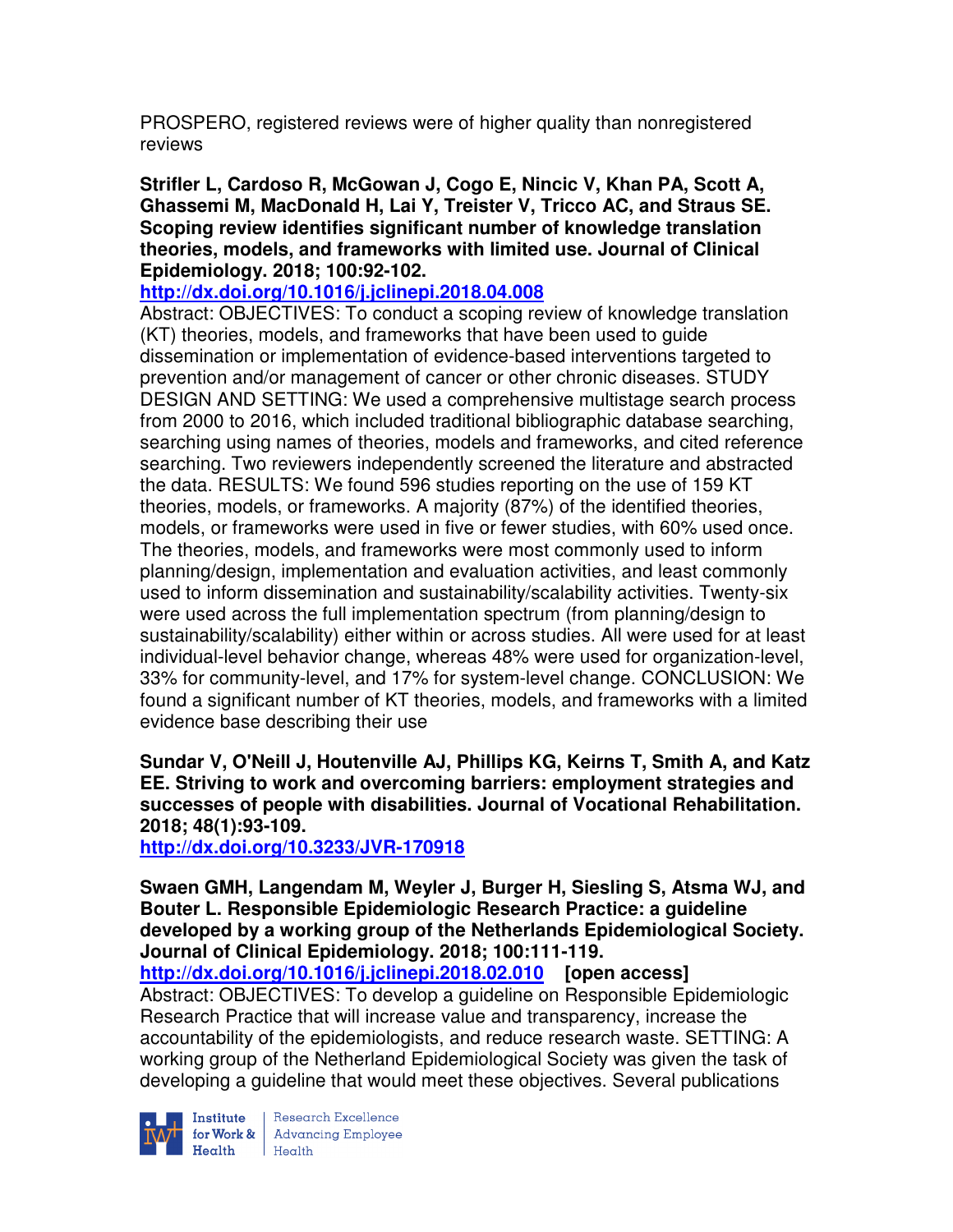about the need to prevent Detrimental Research Practices triggered this work. Among these were a series in the Lancet on research waste and a subsequent series on transparency in the Journal of Clinical Epidemiology. The reputation and trust in epidemiologic research is still high, and the Netherlands Epidemiological Society wishes to keep it that way. The guideline deals with how epidemiologic research should be conducted, archived, and disclosed. It does not deal with the more technical aspects, such as required sample size, choice of study design, and so forth. The guideline describes each step in the process of conducting an epidemiologic study, from the first idea to the ultimate publication and beyond. METHODS: The working group reviewed the literature on responsible research conduct, including the various existing codes of conduct. It applied the general principles from these codes to the elements of an epidemiologic study and formulated specific recommendations for each of these. Next step was to draft the guideline. Preceding the 2016 annual national epidemiology conference in Wageningen, a preconference was organized to discuss the draft guideline and to assess support. Support was clearly present, and the provided recommendations were incorporated into the draft guideline. In March 2017, a draft version of the guideline was sent to all 1,100 members of the society with the request to review and provide comments. All received responses were positive, and some minor additions were made. The Responsible Epidemiologic Research Practice guideline has now been approved by the board of the Netherlands Epidemiological Society. CONCLUSION: With the Responsible Epidemiologic Research Practice guideline, we hope to contribute to better research practices in epidemiology but perhaps also in adjacent disciplines

# **Tricco AC, Zarin W, Ghassemi M, Nincic V, Lillie E, Page MJ, Shamseer L, Antony J, Rios P, Hwee J, Veroniki AA, Moher D, Hartling L, Pham B, and Straus SE. Same family, different species: methodological conduct and quality varies according to purpose for five types of knowledge synthesis. Journal of Clinical Epidemiology. 2018; 96:133-142.**

## **http://dx.doi.org/10.1016/j.jclinepi.2017.10.014**

Abstract: OBJECTIVES: The aim of the study was to characterize methodological conduct, reporting, and quality of five knowledge synthesis (KS) approaches. STUDY DESIGN AND SETTING: Retrospective analysis of a convenience sample of five published databases of KS approaches: overview of reviews ( $n =$ 74), scoping reviews (n = 494), rapid reviews (n = 84), systematic reviews (n = 300), and network meta-analyses (NMAs;  $n = 456$ ). Data in the five published databases were abstracted by two reviewers independently, any missing data for this retrospective analysis were abstracted by one experienced reviewer. Methods were appraised using the A MeaSurement Tool to Assess systematic Reviews (AMSTAR) tool. Descriptive analysis was performed. RESULTS: Reporting the use of a protocol ranged from 4% for rapid reviews to 32% for systematic reviews. The use of two reviewers for citation and full-text screening ranged from 20% for scoping reviews to 60% for NMAs. Data abstraction was performed in duplicate for 11% of rapid reviews and 54% of NMAs, and for risk of